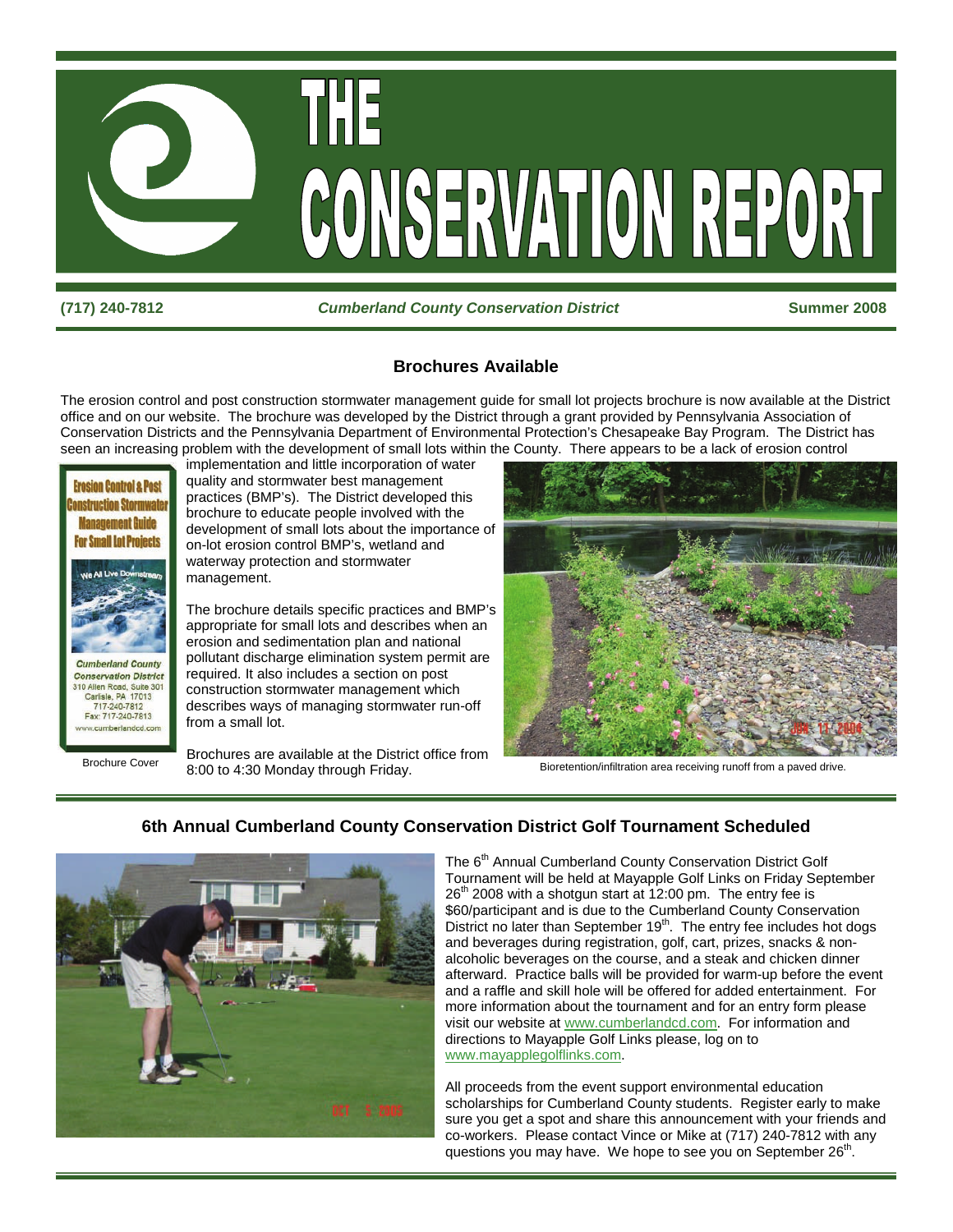

## **Cumberland County Envirothon**

Mechanicsburg, PA – Students from nine area high schools competed in the annual Cumberland County Envirothon on Tuesday, May 6, at Mechanicsburg Sportsmen's Association's Club. The weather was perfect for the outdoor environmental education competition. The top three overall scores were The Vermicious Kanids from Cedar Cliff High School in first place, The Duckies from Cumberland Valley in second place, and The Coots from Carlisle Area in third place. The Vermicious Kanids represented Cumberland County at the 2008 Pennsylvania Envirothon held at Penn State University, University Park Campus, in State College, on May 19 and 20.

The annual Cumberland County Envirothon, presented by the Cumberland County Conservation District, gives high school students hands-on field experience dealing with environmental issues. Students complete five exams that present problems focusing on

wildlife, aquatics, forestry, soils, and a current issue; this year's issue was Recreational Impact on the Natural Environment. Nine schools totaling 30 teams representing 130 students participated. A picnic style lunch was served by volunteers from the Mechanicsburg Sportsmen's Association and all participants and advisors received a Cumberland County Envirothon t-shirt. Li Kohr, Assistant to Senator Pat Vance, and Commissioner Rick Rovegno helped to handout trophies to the overall winners of the event. Additionally, the Conservation District received financial support from the following local businesses, which helped to provide for lunch, trophies and t-shirts for the event.

#### **2008 Cumberland County Envirothon Donation List**

Adams Electric Cooperative, Inc Alpha Consulting Engineers, Inc.<br>H. Edward Black & Associates, P.C. Brehm-Lebo Engineering, Inc. H. Edward Black & Associates, P.C. Brehm-Lebo Engineering, Inc. J. Michael Brill & Associates, Inc. Michael C. D'Angelo, PLS Dawood Engineering, Inc. Diffenbaugh Surveying J. D. Eckman, Inc. Evans Engineering, Inc. Gannett Fleming, Inc. John W. Gleim, Jr., Inc. **Hoover Engineering Services Inc.** Liberty Excavators, Inc Madden Engineering Services, Inc. Nesbit Development, LLC<br>R.S. Mowery & Sons, Inc. Skelly & Loy, Inc. R.S. Mowery & Sons, Inc. Skelly & Loy, Inc. Skelly & Loy, Inc. Skelly & Loy, Inc. Skelly & Loy, Inc. Triple Crown Corporation, Inc.

 $\overline{a}$ 



**Left to Right:** Assistant to Senator Pat Vance, Li Kohr, Liz Limacher, Casey Johnson, Miranda Cover, Connie Chon, Katie Clark, and Commissioner Rick Rovegno

## **Cumberland County Ranks 12TH at the Pennsylvania Envirothon**

State College, PA - The Vermicious Kanids from Cedar Cliff High School represented Cumberland County at the Pennsylvania Envirothon on May 19<sup>th</sup> and 20<sup>th</sup>. The first day of the Envirothon was specifically for the Oral Component part of the competition. This was the first year that the State Envirothon counted the score of the Oral Component as part of the final score for the competition. The students were asked to identify two Critical Recreational Activities that negatively affects the Appalachian Trail and to present valid solutions explaining how they would minimize the negative impacts on Wildlife, Soils, Aquatics, and Forestry.

The second day the teams completed five exams focusing on wildlife, aquatics, forestry, soils, and a current issue; this year's issue was Recreational Impact on the Natural Environment. There was also an extra station that taught the students about producing biodiesel. The students dealt with continual rain for the entire day, but canopies were erected above each station to give the students some relief from the rain.

The Vermicious Kanids ranked 12<sup>th</sup> out of 66 teams for the event. This was one of the highest finishes that Cumberland County has ever received at the state level. The Vermicious Kanids were advised by Justin Weaver. The Cumberland County Conservation District would like to congratulate the team for their excellent work and great performance at the Pennsylvania Envirothon.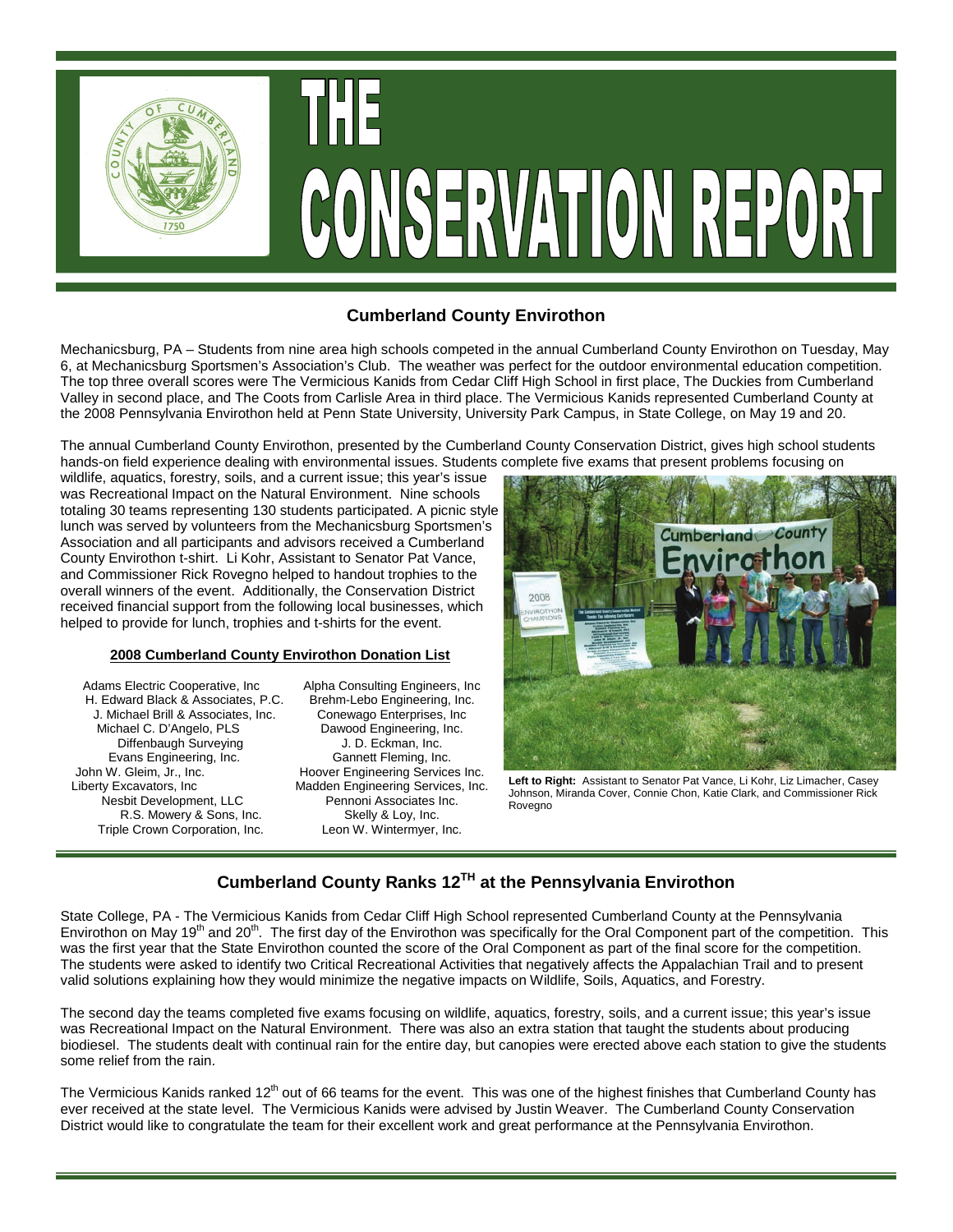#### **New County Nutrient Management Specialist**



In February, the Cumberland County Conservation District welcomed Kristen Kitchen as the Nutrient Management Specialist.

Kristen grew up on a small dairy farm in Newville, Pennsylvania and graduated from Big Spring High School in 1994. In 1999, she graduated from Shippensburg University with a bachelor's degree in Geography with a concentration in Regional Development. Ms. Kitchen worked in the private sector for Geo-Technical and Environmental consultants as an Environmental Scientist for 7 years prior to accepting a position with the District.

When she is not at work, Kristen enjoys spending time with her family, reading, hiking, and dreaming up home projects for her husband to work on. She also enjoys traveling but doesn't get to do it as often as she'd like! She is happy to be returning to her farming roots and looking forward to getting to know the producers of the county and assisting them in their nutrient management needs. She has enjoyed her time with the District so far

and hopes for a long and successful career with the District. Kristen can be reached at 717-240-5360 or kkitchen@ccpa.net.

#### **Good Bugs Needed to Restore the Middle Spring Watershed**

Is there such a thing as good bugs? In the news, we often hear about bugs that are bad for either the environment or our health. Bugs like the Hemlock Wooly Adelgid and the Gypsy Moth attack the leaves of native trees and causes the loss forest habitat and important riparian buffers (forested areas along streams that provide food, shade, and shelter for animals and insects). Also, there are bugs like deer ticks and mosquitoes that cause heath problems like Lyme Disease and West Nile Virus. But believe it or not, there are good bugs.

The bugs that I am talking about are unlike the ones mentioned above and need clean fresh water and are very sensitive to water

pollution. Some of these good bugs are species like Mayflies, Stoneflies, and Caddisflies, which spend part of their life cycle in healthy streams. These sensitive bugs are known as indicator species and can be used to show the health of a stream. By having sensitive bugs in a stream, you can conclude that the stream is healthy and that the pollution levels are very low or not present. When the sensitive bugs are absent, then we know that the pollution levels are to high and that actions are needed to reduce this pollution. The Pennsylvania Department of Environmental Protection (PA DEP) calls these streams lacking sensitive bugs "Impaired Streams".

Recently, the Cumberland County Conservation District received a grant from PA DEP to write a management plan that identifies pollution sources that enter the Middle Spring Watershed (MSW). The MSW is located in the Shippensburg area and is listed on PA DEP's list of Impaired Streams. Once the plan is written, MSW will become a priority for funding from PA DEP's Non Point Source Pollution program.



Pictured is a Mayfly nymph (a nymph is an aquatic phase of the insect) taken from Doubling Gap creek in Colonel Denning State Park

The pollution sources for the MSW are suspended solids and sediment. The causes of the pollution are from urban runoff/storm

sewers and agriculture. To take this stream off PA DEP's Impaired List, sensitive bugs will need to return to the MSW. By implementing practices on the ground to reduce the causes of pollution, the sensitive bugs will have the clean fresh water they need to survive. The plan is intended to be completed by September 2009 and improvement practices on the MSW will begin shortly after the plan is approved.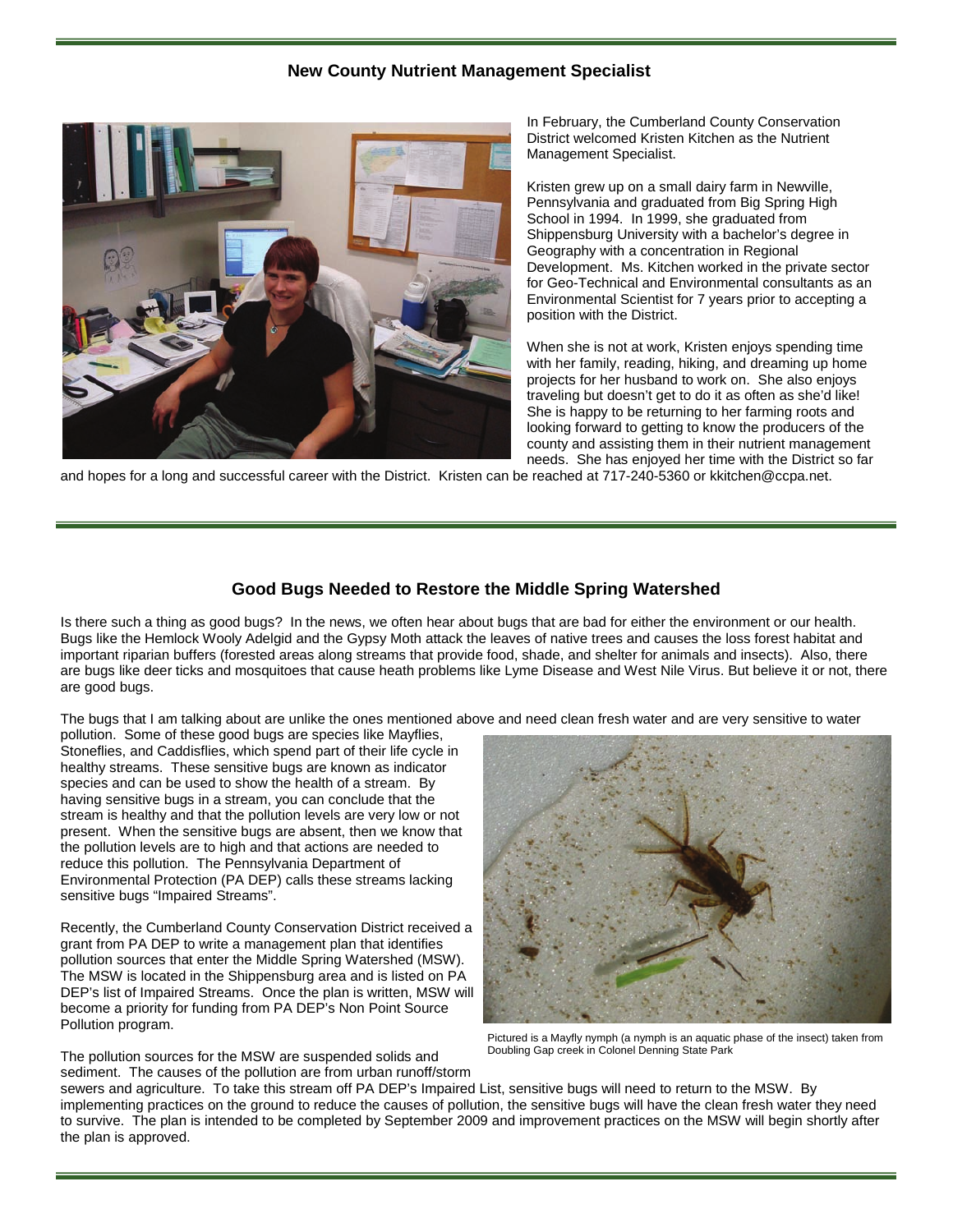## **Cumberland County Farm Receives Clean Water Award**

Charles Carothers III, who owns a beef and cropland operation on 115 acres in Boiling Springs, was recently named as one of the 2008 Chesapeake Bay Clean Water Farm Award recipients. Mr. Carothers, along with the William Hess Farms of Columbia County, and the Smith Hollow Farm of Blair County were recognized on July 29, 2008, during the Annual Conservation Awards program of the Pennsylvania Association of Conservation Districts, Inc. (PACD). In recognition of their conservation achievements, award recipients received framed certificates and large "Clean Water Farm Award" signs to erect on their farm.

The Clean Water Farm Award, initiated in 1986, recognizes farmers within Pennsylvania's portion of the Chesapeake Bay Watershed, who manage their daily farm operation while maintaining clean water. The farms' conservation plans address issues that help control potential pollutants such as eroded soil, pesticides, and fertilizers from entering streams or groundwater supplies. Recipients of the annual Chesapeake Bay Clean Water Farm Award are nominated by county conservation district staff.

The Cumberland County Conservation District nominated Charles Carothers III because he implements numerous conservation

practices to reduce pollution on his farm. For example, this farm uses rotational grazing, fencing, and established animal trails and walkways to reduce soil erosion. The farm has a long tradition of conservation and Mr. Carothers goes out of his way to protect water quality in an area impacted by mounting development pressure.

"Car Wood Farm is an oasis in a sea of development. The Carothers family is an excellent example of people who care about the environmental impact of their farm. While they work hard to make the farm a viable business, they are also taking the time, and making the effort to protect the waters of not only our local waterways, but ultimately, the Chesapeake Bay," said Carl Goshorn, Cumberland County Conservation District manager.

This Clean Water Farm Award program is coordinated by the Pennsylvania Chesapeake Bay Education Office (administered by the Pennsylvania Association of Conservation Districts, Inc., a private,



Pictured from left to right is PACD President Larry Kehl, Shyrl Carothers, Charles Carothers III and Charles Carothers IV. Absent from photo is Corey Carothers.

nonprofit organization representing Pennsylvania's sixty-six county conservation districts). The awards are sponsored jointly by the Pennsylvania Department of Environmental Protection's Chesapeake Bay Program and the Pennsylvania Department of Agriculture to recognize farmers who implement conservation practices.

The Pennsylvania Chesapeake Bay Education Office conducts numerous activities promoting the theme, "*We All Live Downstream."* For more information, visit www.pacd.org.

To learn more call the Cumberland County Conservation District at (717) 240-7812.

## **Chesapeake Bay Program**

With the costs of everything escalating, we are all looking to cut costs wherever possible. Unfortunately, cutting costs up front, may lead to an expense in the end. Cover crops are a vital component of a no-till system, providing a source to absorb nutrients from manure, loosening the soil and providing a 'cushioning' effect when applying manure. Cover crops also provide valuable cover to reduce soil erosion over the winter and early spring months, when the soils are most vulnerable.

The Conservation District has funding available for the producers of Cumberland County to plant a small grain winter cover crop. For further details, or an application for the Cover Crop Program, contact Pam Eyer at 717-240-5357, or peyer@ccpa.net. The deadline for completed applications is September 15, 2008.

With the high value of crops right now, protect your soils so they will be the most productive they can be.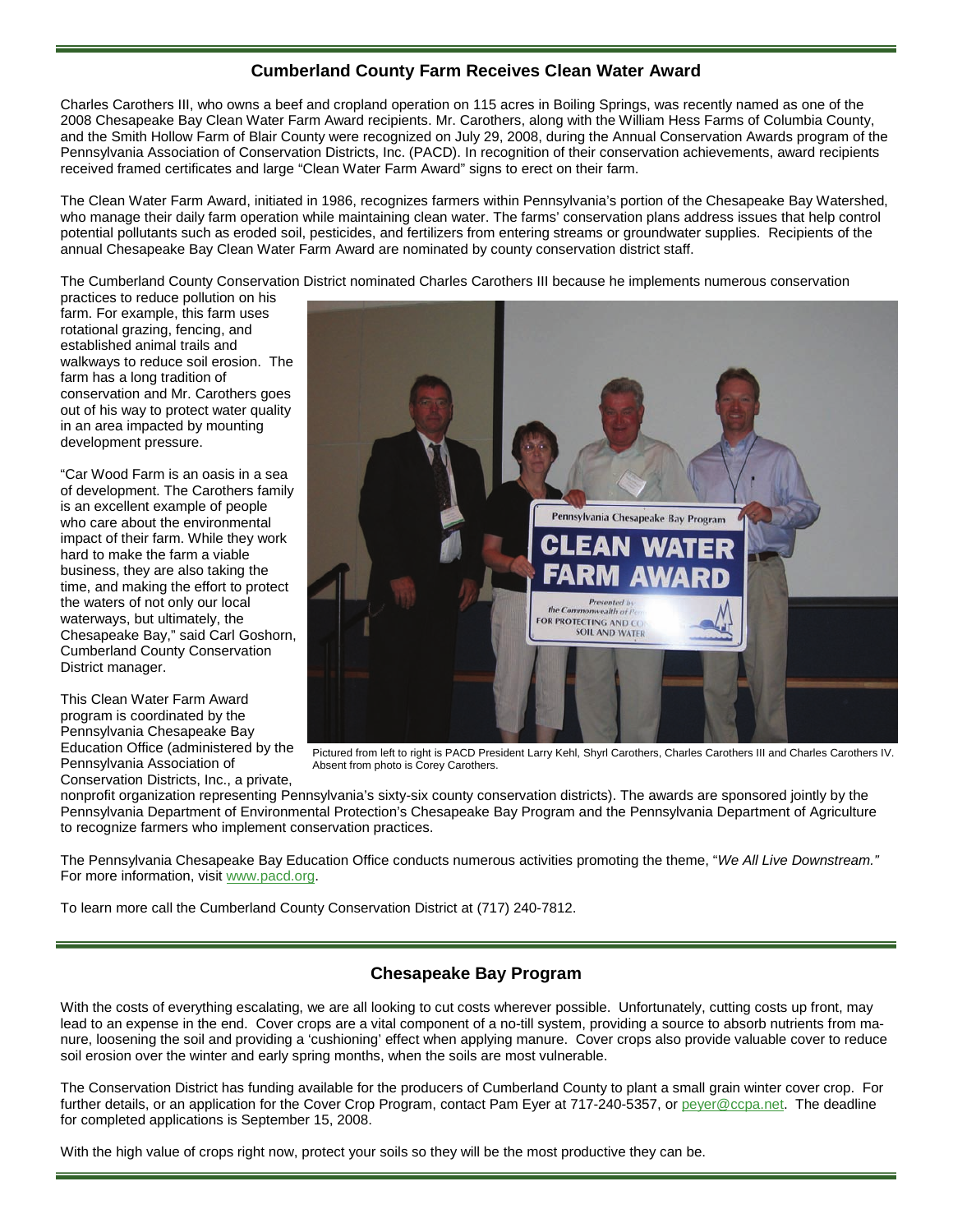#### **United States Department of Agriculture**



## NEWS RELEASE

#### **PENNSYLVANIA AG PRODUCERS URGED TO APPLY NOW FOR FEDERAL CONSERVATION PROGRAMS**

Pennsylvania farmers and landowners interested in receiving financial assistance through USDA Natural Resources Conservation Service's (NRCS) conservation programs should apply by August 29, 2008 to be considered in initial funding allocations for 2009.

NRCS's natural resources conservation programs help people reduce soil erosion, improve air and water quality, improve and increase wildlife habitat, restore and enhance wetlands, and improve water conservation. The programs are voluntary and provide financial payments and technical assistance for the planning, design and installation of conservation practices and systems. Applications are currently being accepted for the Agricultural Management Assistance Program (AMA), Environmental Quality Incentives Program (EQIP), Wildlife Habitat Incentive Program (WHIP), and the Wetlands Reserve Program (WRP).

AMA and EQIP offer assistance to agriculture and forestry producers to install or implement structural, vegetative, and management practices. Help is available for erosion control practices, livestock grazing, livestock manure and nutrient management systems, improvement of irrigation systems efficiency, wildlife habitat establishment, forest management, pest management/IPM, conversion to No Till; cover crops, and CNMP Plan Development. Applicants for AMA and EQIP must be farmers and producers engaged in agricultural production on eligible agricultural land.

The WHIP program aims to enhance wildlife habitat on private agricultural land or forest land. WHIP provides cost-share assistance for practices that establish and improve fish and wildlife habitat. In Pennsylvania, high priorities for WHIP include addressing issues such as declining wildlife species' habitats such as grassland habitat, stream habitat and early successional habitat.

Through WRP, NRCS provides financial assistance in the form of easement payments and wetland restoration cost-share assistance, and technical assistance for wetland restoration and management. Participating landowners can establish conservation easements of either permanent or 30-year duration, or can enter into restoration cost-share agreements where no easement is involved. In all instances, landowners continue to control access to their land.

For all programs, the applicant must have control of the land for the life of the proposed contract. All applications will be evaluated and ranked according to environmental benefits and cost effectiveness. In most projects NRCS does not cover all the costs of installation practices; participants must pay a portion.

To learn more about these and other conservation programs, please contact the Cumberland County USDA Service Center at 717-249-1037 extension 3, or visit http://www.pa.nrcs.usda.gov.

#

USDA is an equal opportunity provider and employer.

Helping People Help the Land An Equal Opportunity Provider and Employer